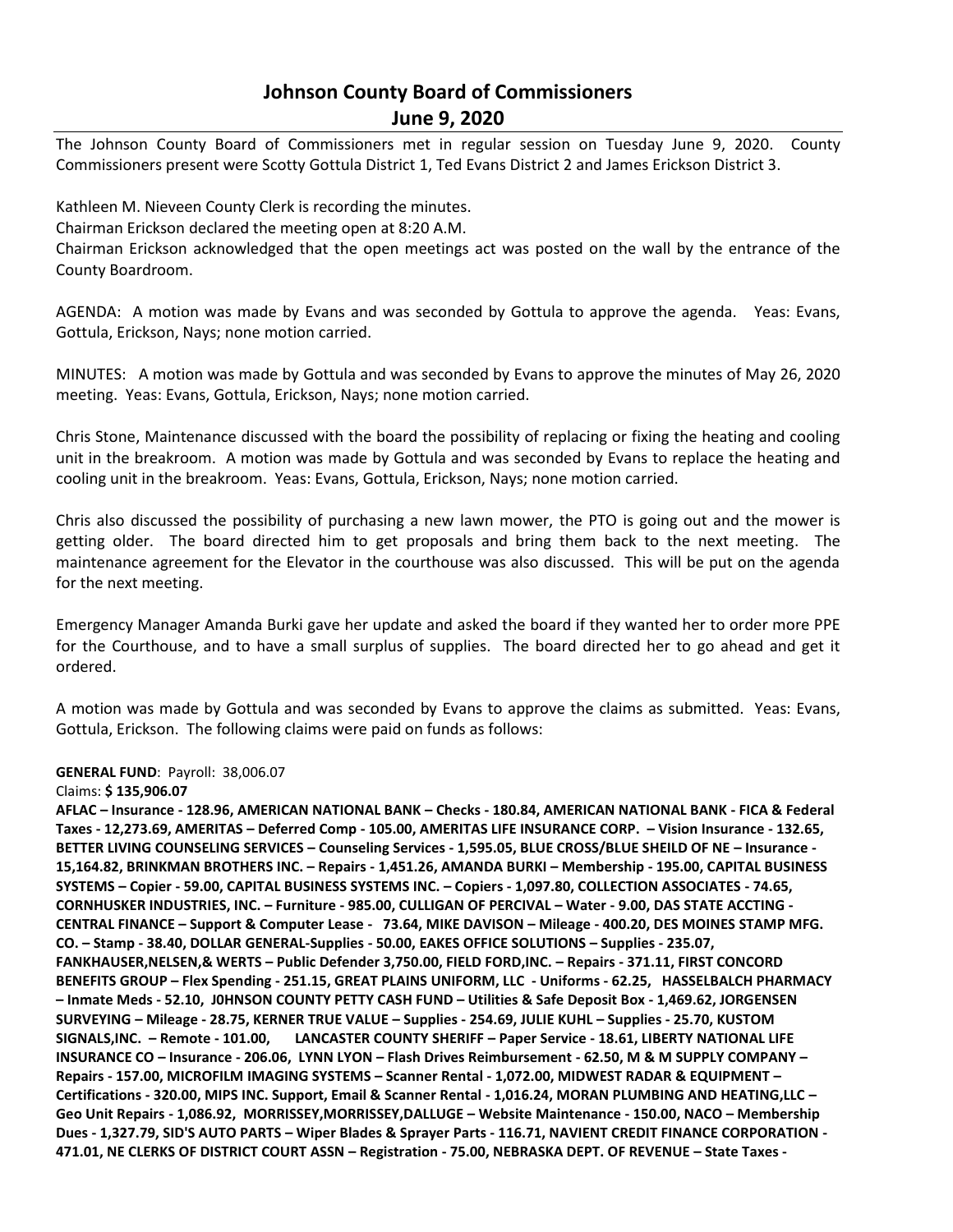**1,889.51 NIRMA – Insurance - 77,235.00, O'KEEFE ELEVATOR CO. – Maintenance - 306.60, OFFICE OF THE CHIEF INFO OFFICER- -Teletype & Point to Point - 632.72, PARAMOUNT LINEN & UNIFORM – Rugs - 33.39, POSTMASTER PO Box Rent 2 Offices - 196.00, QUILL CORP. – Renewal - 69.99, RETIREMENT PLANS DIV OF AMERITAS - Retirement 6,261.36, RICHARDSON COUNTY SHERIFF – Paper Service - 21.00, SCHENDEL PEST CONTROL – Pest Control - 52.00, SCOTTY'S GROCERY – Inmate Meals - 744.50, RICHARD R SMITH, ATTORNEY AT LAW – Utilities, June Rent - 223.54, TECUMSEH CHIEFTAIN – Publications - 416.47, TECUMSEH FIRE PROTECTION DISTRICT – EM Rent & Utilities - 600.00 TOPP'S SMALL ENGINES – Mower Repairs - 127.75, US BANK CORPORATE PAYMENT SYSTEMS - Yearly Fees 400.00** 

**ROAD FUND**: Payroll: 14,626.83

Claims**: \$ 48,332.48** 

**AFLAC – Insurance - 30.16, AMERICAN NATIONAL BANK – FICA & Federal Taxes - 4,410.82, AMERITAS LIFE INSURANCE CORP. – Vision Insurance - 31.92, BLUE CROSS/BLUE SHEILD OF NE- Insurance - 9,173.02, CARD SERVICES - Supplies - 64.43, CONCRETE INDUSTRIES, INC. – Concrete - 1,270.00, ELK CREEK WELDING & STEEL PROD., INC – Labor - 100.00, FIRST CONCORD BENEFITS GROUP – Flex Spending - 65.00, G & G OIL – June Fuel & Tank Hose - 6,033.55, HAUG COMMUNICATIONS INC – Labor/Radio - 40.00, J0HNSON COUNTY PETTY CASH FUND Utilities - 397.24, KERNER TRUE VALUE – Supplies - 42.66, MARTIN MARIETTA MATERIALS – Rock - 20,066.11, NEBRASKA DEPT. OF REVENUE – State Taxes - 627.48, NEBRASKA PUBLIC POWER - Utilities - 34.21, POWERPLAN Parts - 316.27, RETIREMENT PLANS DIV OF AMERITAS – Retirement - 2,321.29, SAPP BROTHERS PETROLEUM DEF - 68.75, SPEERS TRUCK REPAIR LLC – Parts & Labor - 2,184.68, T. O. HAAS TIRE – Tires/Repairs - 333.22, TECUMSEH CHIEFTAIN - Publications & Time Sheets - 277.85, TRUCK CENTER COMPANIES - Parts - 434.57, WASHINGTON NATIONAL INS COMPANY – Insurance - 9.25** 

**0995 COUNTY VISITORS IMPROVEMENT FUND:** Claims**: \$761.05 JOHNSON COUNTY NE HISTORICAL SOC. - Visitors Funds - 761.05** 

**1150 RECORD PRESERVATION FUND** Claims**: 125.12 MIPS INC. – Register of Deeds - 125.12** 

**5502 AMBULANCE SERVICE FUNDS** Claims: **\$5,137.75 COMMUNITY INSURANCE GROUP INC – Insurance - 4,571.00, JOHNSON COUNTY HOSPITAL- Supplies - 38.85 QUICK MED CLAIMS – Contract Billing - 527.90** 

Sheriff Scott Walton informed the board that a group of Motorcycle riders will be in the area in August and they were wanting to use the North parking lot as well as the Court Yard. The board was ok with this.

Highway Supt. Matt Schaardt gave his road and bridge update report.

A motion was made by Evans and was seconded by Gottula to approve the bid from Van Kirk Brothers Contracting for the Elk Creek Southeast Project C-49(292) in the amount of \$444,702.76. Yeas: Evans, Gottula, Erickson, Nays; none motion carried.

A motion was made by Gottula and was seconded by Evans to approve Resolution 20-15 a Resolution for the Subdivision of the S ½ of the Northwest ¼ Section 4-6-11. Yeas: Evans, Gottula, Erickson, Nays; none motion carried.

The Johnson County Board of Commissioners adjourned the meeting at 9:35 A.M. The board will meet again in regular session on Tuesday June 23, 2020 at 8:15 A.M. All board meetings are open to the public; the agenda is being kept current and available at the County Clerk's Office.

Jim Erickson, Chairman